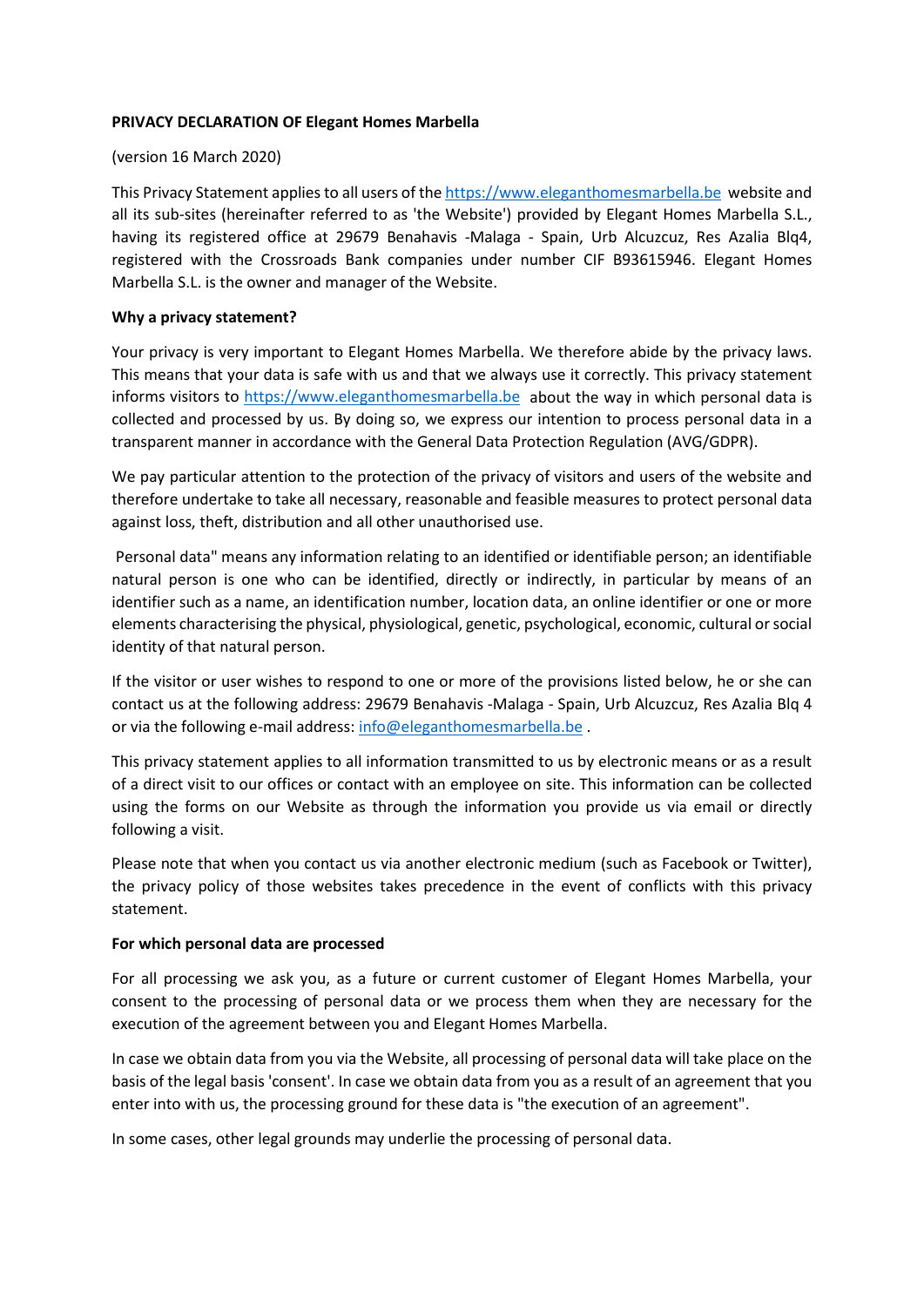In the following we will explain the purposes of data processing as well as which personal data will be used for this purpose.

We collect and process the following personal data for the following purposes:

# **1.To get in touch with you**

Through the various forms on the website you can request information or contact us:

**1.1.** You can use the contact form to request general information. In order to comply with this information obligation, we process the following personal data about you

-Name

-First name

-E-mail address

-telephone number

We have obtained your consent to the use of this information. This data will be kept by us for up to 1 year after we are sure that you have received a complete answer to your question. If you contact us again within the year, we can give you a faster and more appropriate answer.

**1.2.** Through the form request brochure renovations, you want us to send you our digital brochure about renovation projects and possibilities. In order to comply with your request, we will process your following personal data:

-Name

-First name

-E-mail address

-telephone number

We have obtained your consent to the use of this information. This information will be kept by us for up to 1 year after you have received the digital brochure. If you contact us again within the year, we can give you a faster and more appropriate answer.

**1.3.** Through the form "subscribe to newsletter" you want to stay informed about offers and the possibilities of buying a property in Spain. In order to keep you informed, we process the following personal data about you:

-E-mail address

We have obtained your permission to use this information. Your e-mail address will be kept as long as you notify us of your un subscription from the newsletter. For reasons of proof, we will keep your email address and the date of unsubscribing from our newsletter for a period of 1 year after you unsubscribe.

**1.4.** Through the form "request for a visit" you want to explore with us the possibilities of a visit on site. In order to further explore this option with you, we will process the following personal data about you:

-Name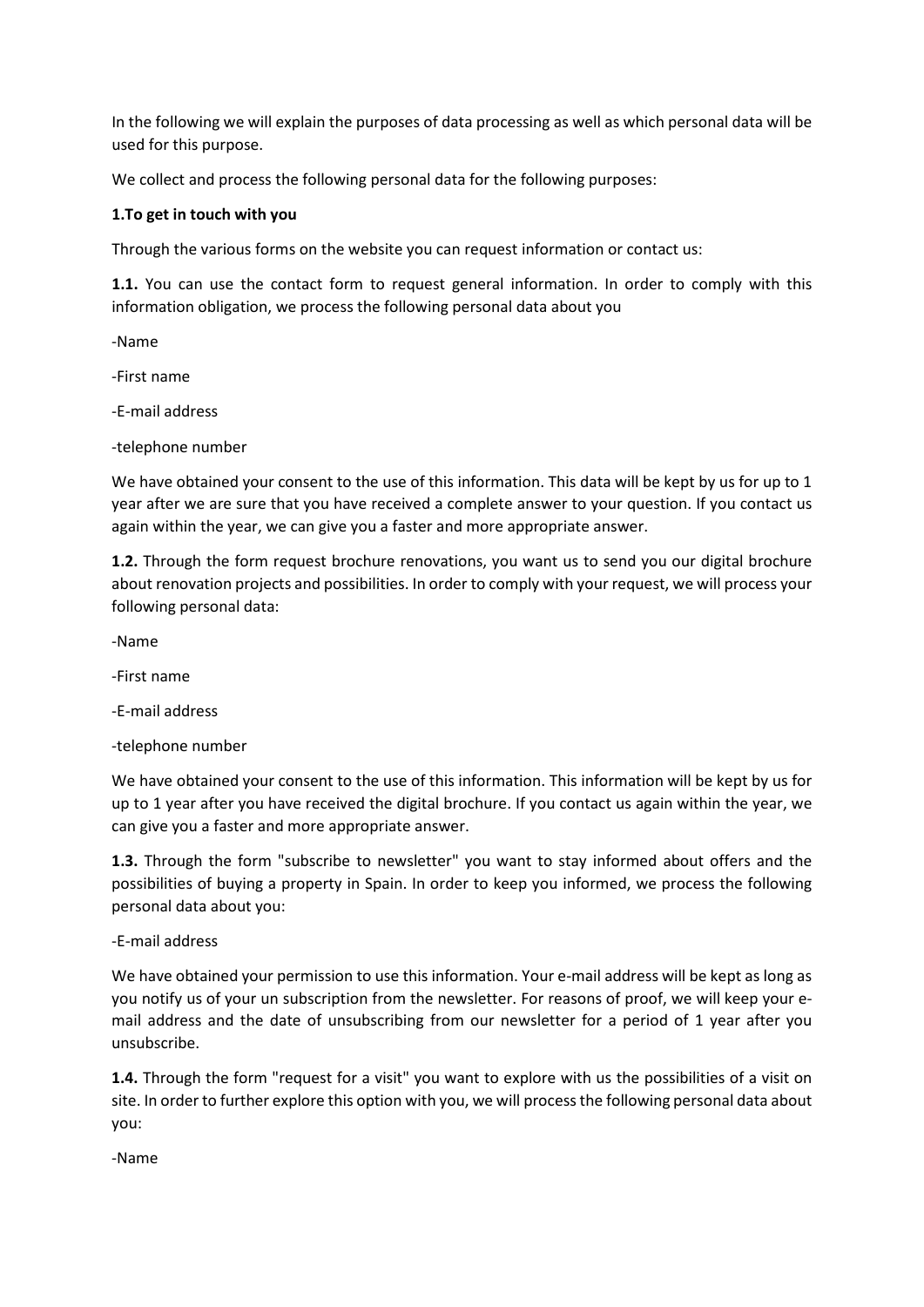-First name

-E-mail address

-telephone number

We have obtained your consent to the use of this information. This data will be kept by us for up to 1 year after you have either actually made a trip or decided not to make a visit. If you contact us again within the year, we can give you a faster and more appropriate answer.

**2.** To comply with our contractual obligations

**2.1**. When we conclude a sales order with you, we process the following personal data about you:

-Name

-First name

-Address

-E-mail address

-Telephone number

-KBO number

We process these data on the basis of "the execution of an agreement" that we concluded with you. At the end of the execution of our order, we retain this data for the legally required retention period. The basis is then "compliance with a legal obligation". This data is shared with lawyers, the intervening notary when a sale is concluded, the buyer and the broker.

**2.2.** When we enter into a preliminary sales agreement (compromise), we process the following personal data about you

-Name

-First name

-Address

-E-mail address

- -Telephone number
- -Registration number
- -Date of birth

We process these data on the basis of "the execution of an agreement" that we concluded with you. At the end of the execution of our order, we retain this data for the legally required retention period. The basis is then "compliance with a legal obligation". This data is shared with lawyers, the intervening notary when a sale is concluded, the buyer and the broker.

**3.** In the context of conflict management

**3.1.** In order to prepare our defence and evidence in the context of disputed cases, we process the following personal data about you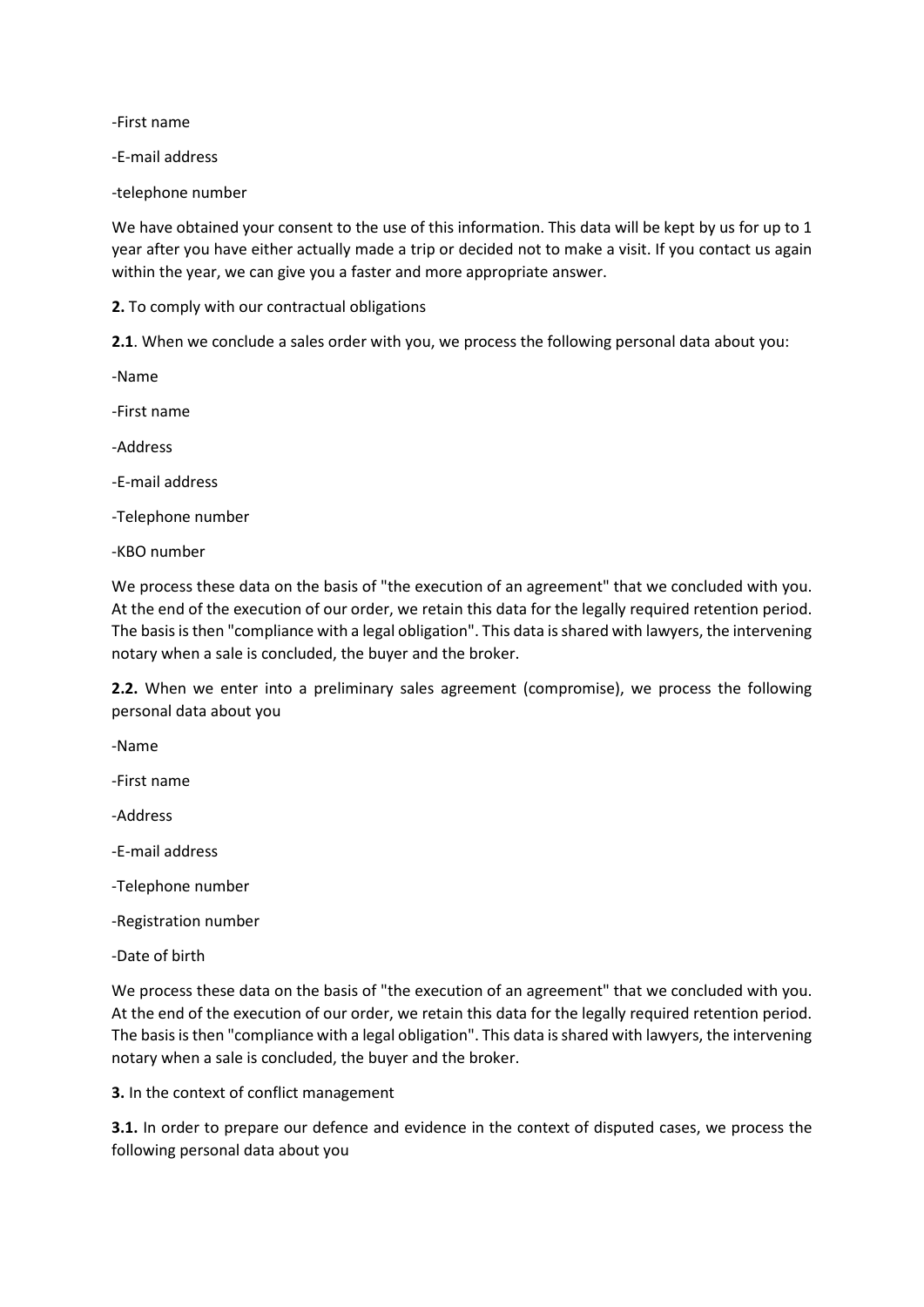-Name and first name

-E-mail address

-Telephone number

-Address

We invoke our legitimate interest in this respect. The data will be kept for a period of and up to 2 years after the period for filing disputes or legal actions. This data is shared with lawyers, bailiffs, courts, experts and all parties called upon for this purpose.

**3.2.** In order to collect outstanding debts towards us, we process the following personal data from you

-Name and first name

-E-mail address

-Telephone number

-Address

We invoke our legitimate interest in this respect. The data will be kept until full payment has been obtained. This data is shared with lawyers, bailiffs and courts.

**4.** Within the framework of the general management of Elegant Homes Marbella

**4.1.** Visiting tours before booking

If you ask us to arrange a visit to our premises for you, we will process the following personal data about you:

-Name and first name

-Address details

-E-mail address

-Telephone number

-Date of birth

-Place of birth

We obtained your permission for this. This data will be processed for a period of 1 year after either the trip or the request for information about visiting trips. This data is shared with the tour operator, tour operator, airline company, etc.

#### **4.2.** Websites

In order to ensure the proper functioning and security of our websites, the following personal data is processed by placing different types of cookies

-IP address

-Used browser

-Device with which you visit our website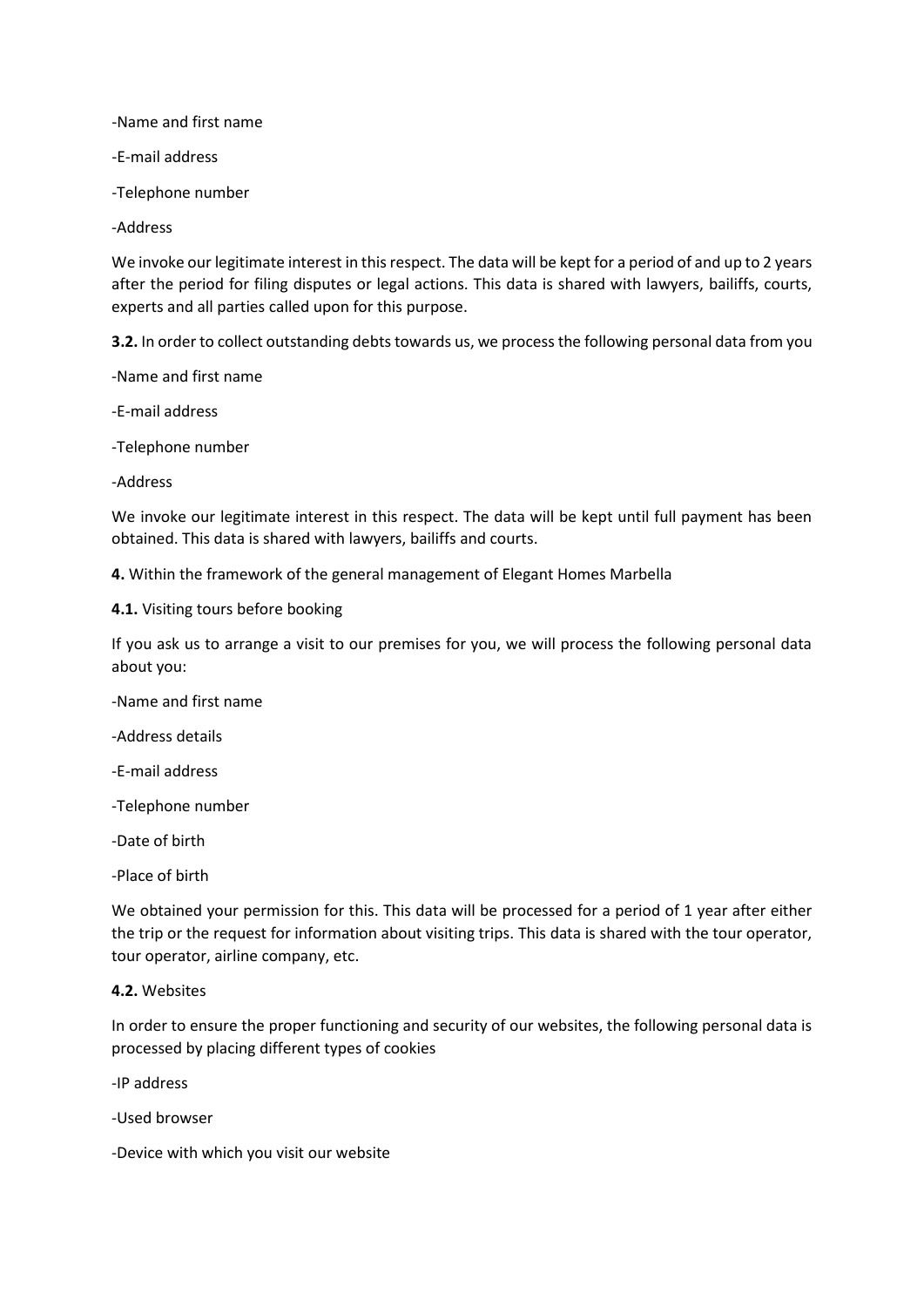-What pages of our website you visit and how long you stay on each page

Except for cookies that are strictly necessary, we have obtained your permission for this. In the cookie policy you can read all about how long these different types of cookies are stored and who they are all shared with.

**4.3.** In order to enable us to develop our commercial relationship with you, we process the following personal data about you

-Name and first name

-E-mail address

-IP address

-Used browser

-Device with which you visit our website

-What pages of our website you visit and how long you stay on each page

We obtained your permission for this. These personal data will be processed by us until you withdraw your consent.

In order to comply with legal obligations

**5.1.** In order to comply with our tax obligations, we process the following personal data about you

-Name

-First name

-Address details

The basis for this is the execution of a legal obligation. Depending on the legal basis, the data will be kept for the duration of the legal retention obligation.

## **New purposes**

We may use your information for new purposes, which have not yet been provided for in our privacy policy. In that case we will contact you by e-mail or via the website before using your data for these new purposes, to inform you of the changes to our privacy rules and to give you the opportunity to refuse your consent.

## **Way of data collection**

We collect personal information from you in the following ways:

-Via the quotation form

-Via sent e-mails

-Via a sales contract

-Via a provisional sales contract

-By placing cookies on your browser

Statistics and profiling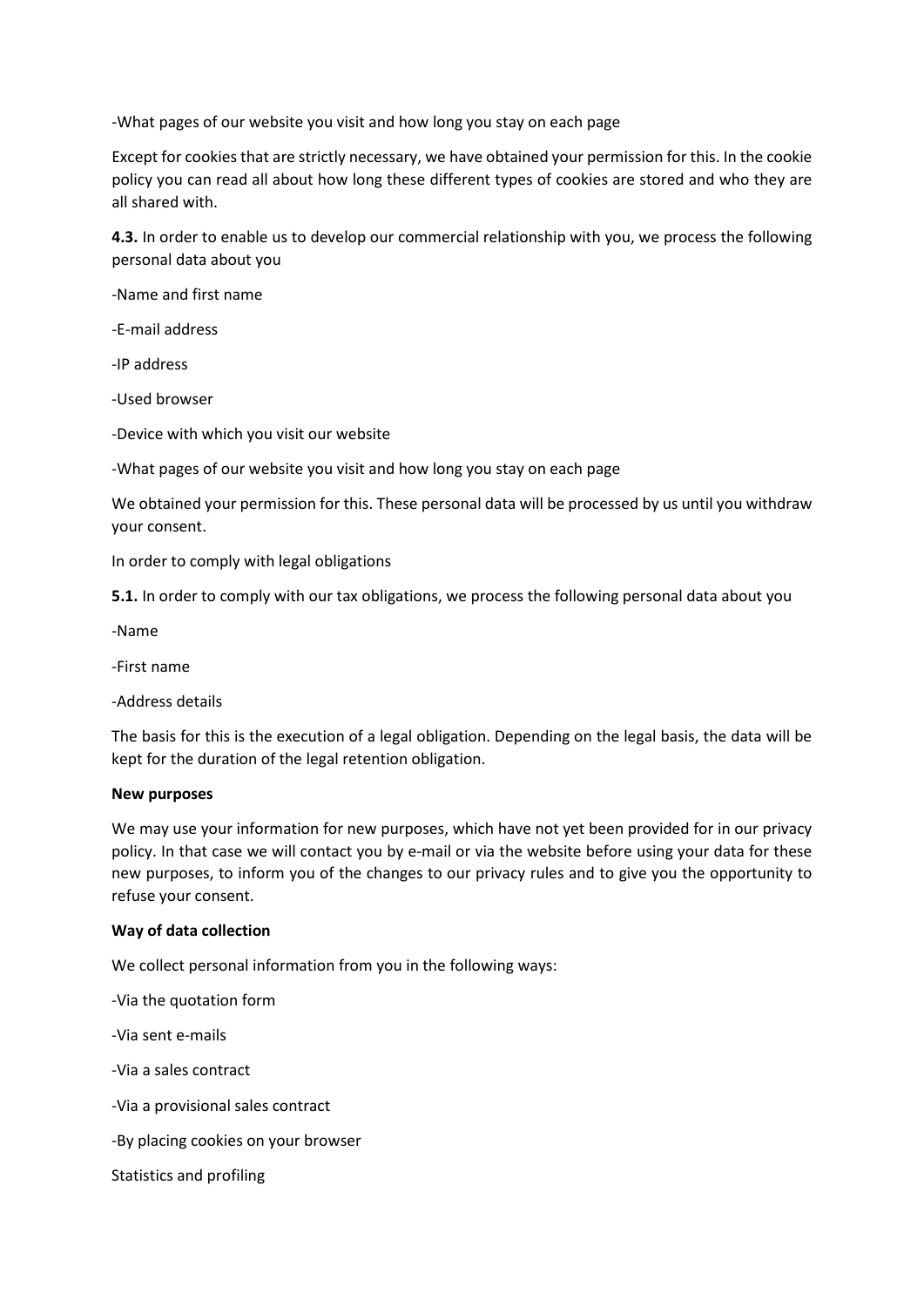We keep statistics about the use of our website. We use these statistics to improve our website so that, for example, only relevant information is shown. We may combine your personal information to learn more about you. Of course, we will respect your privacy at all times.

## **The statistics we keep are always anonymized.**

In the statistics we can also see your individual data

Our statistics are done via Google Analytics. We do not allow Google to use the obtained Analytics information for other Google services. We do not let Google anonymize the IP addresses.

For the use of this data have your permission. If you do not give us permission, we will not process this data.

## **Minors**

We ensure that minors' privacy is protected and encourage parents to be actively involved in their children's online activities.

Elegant Homes Marbella will not knowingly or intentionally collect personal information from minors.

Elegant Homes Marbella encourages minors, when they visit our website, to inform their parents about their online activity and ask for their opinion before transmitting any personal information to us.

## **Who has access to your data?**

We have access to your data when it is necessary to carry out a processing operation as described above.

We will not pass on your data to third parties without your consent.

Your data is stored in a hard drive to which access is restricted and the necessary technical and organizational measures have been taken to ensure security. Persons who have access to the hard disk are bound to secrecy.

We may share your information with the following parties:

-With our staff to carry out their assignment.

-With our affiliated companies and external service providers who provide services or process data on our behalf, or for data centralization and/or logistic purposes. They only act as processors, and only use your data under our strict conditions. We have concluded a processing agreement with each of them.

-With suppliers, consultants, marketing partners and other service providers who need access to such information in order to work on our behalf. -They, too, only act as processors, and thus only use your data under our strict conditions.

-With the competent authority in response to a request for information if we believe that disclosure is in accordance with, or otherwise required by, any applicable law, regulation or legal process.

-We will not transfer your data to processors outside the EEA (European Economic Area) without your express consent".

## **Advertising**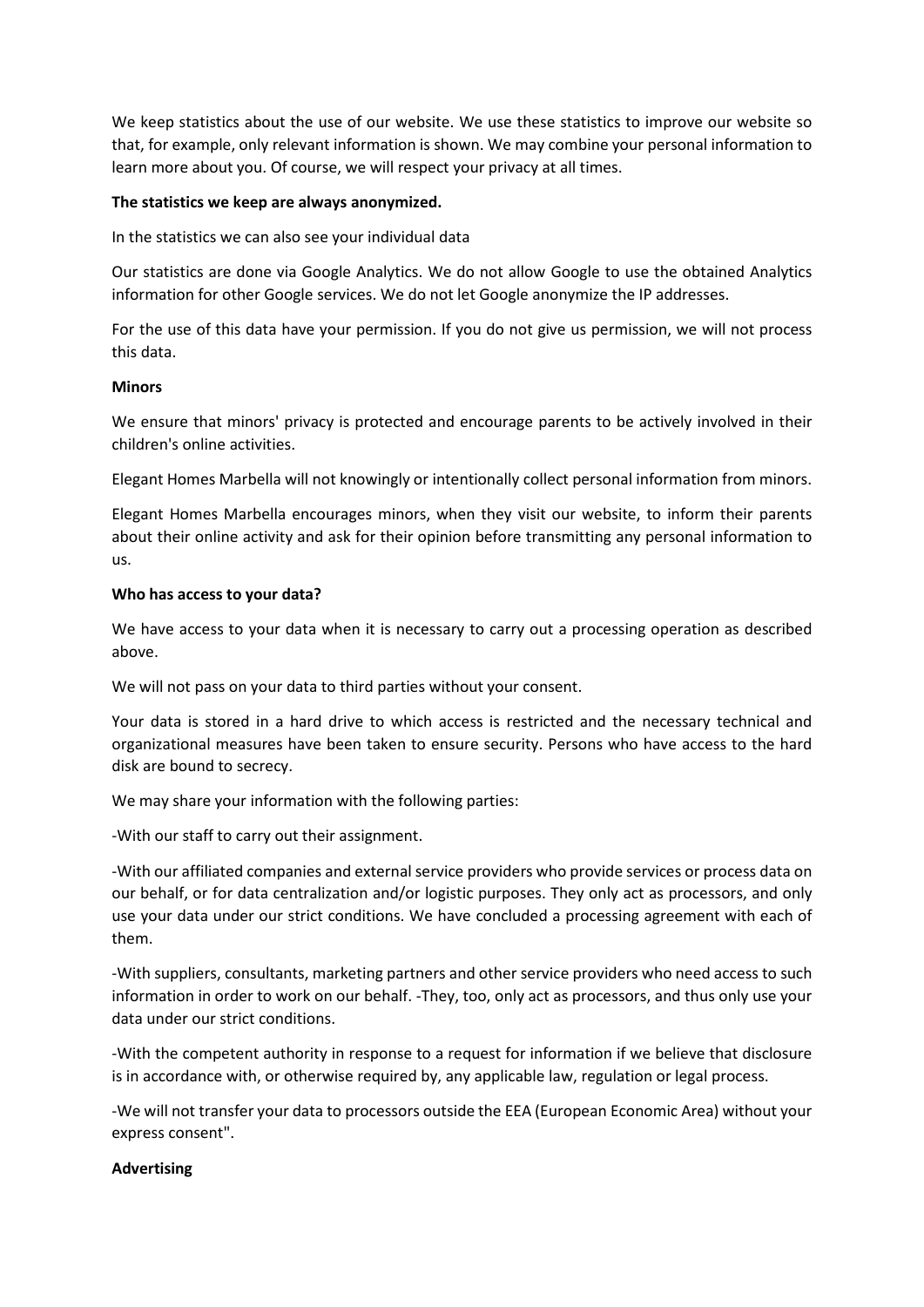We would like to send you advertisements about offers and new products or services. We do this in the following ways:

-by post

-by email

-via social media

-by phone

You may object to this advertising at any time in the following manner:

-Every letter says how.

-Each e-mail contains an unsubscribe link.

-You can block us or use the unsubscribe option.

-You can indicate this when you receive a call.

#### **Location details**

When you visit our website, we will never try to find out where you are at that time.

#### **Advertisements**

Our website does not display any general advertisements.

#### **Cookies**

When visiting our website or using a digital application or app, cookies, files and technologies may be used that store information on your terminal equipment (PC, laptop, smart phone, tablet, etc.) or access information already stored on your terminal equipment.

Visitors to our websites, apps or applications may refuse or allow the use of these cookies, files and technologies, except for purely functional cookies that can never be refused. You may change your consent at any time.

These files and technologies may include cookies, web beacons or pixel tags, log files, settings and information on your terminal equipment and the like.

A complete overview of cookies can be found in our cookie policy.

We ensure that the files and technologies we use do not contain viruses or other harmful applications. These files and technologies are sometimes temporary (session cookies, which are deleted when you close the browser), sometimes permanent (persistent cookies, which remain until they expire or until you delete them), or sometimes both.

Some of these cookies, files and technologies are placed and managed by third parties and are required, among other things, to share information via social media and/or enable certain applications on our applications. When third parties use such files and technologies through our website to automatically collect, process and possibly enrich data, we are not responsible.

Some of the files and technologies used described here contain information that may directly or indirectly identify you. For more information and your rights regarding the processing of personal data, please refer to the section on your rights.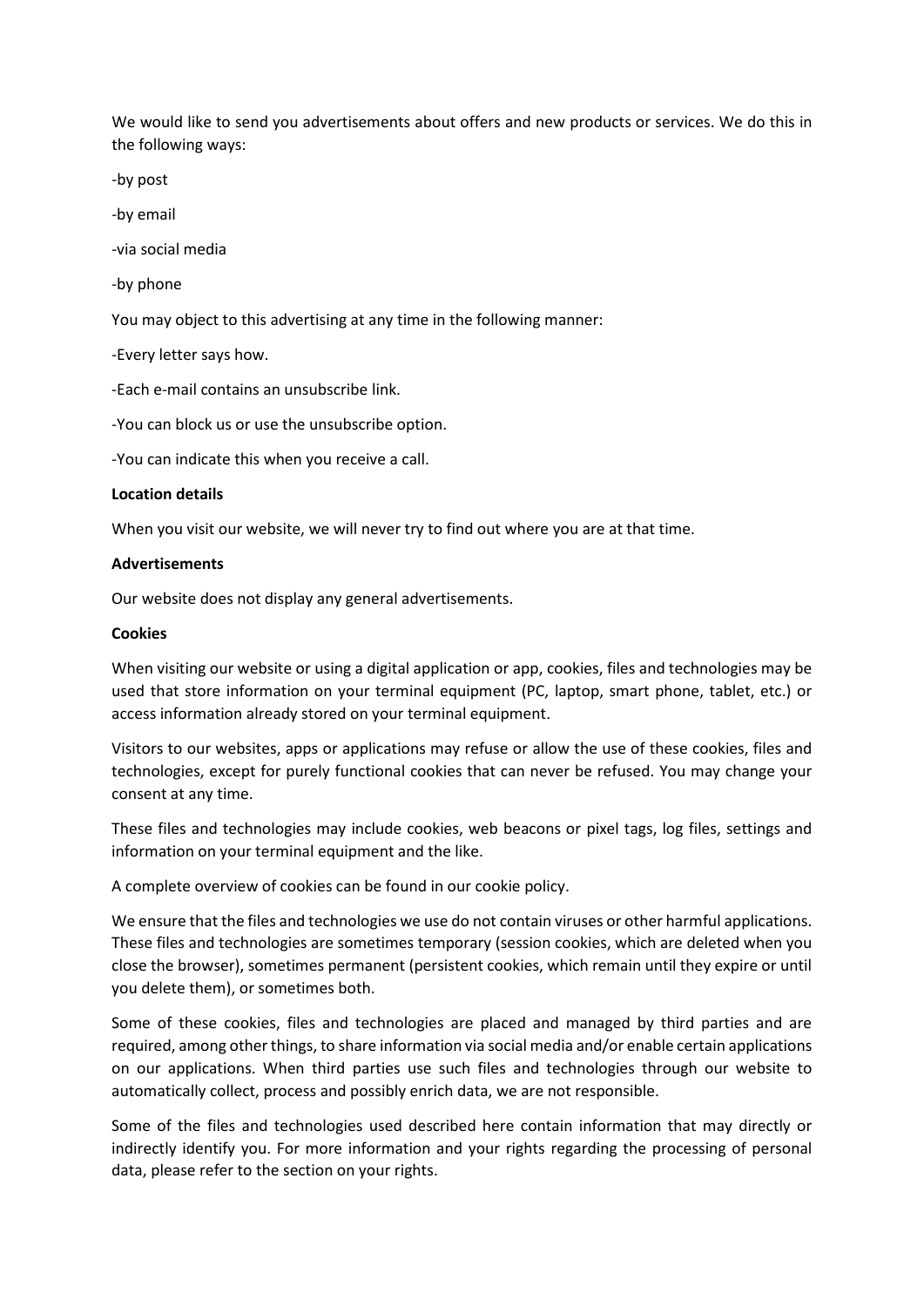## **You can manage cookies in different ways:**

There are several ways to manage the cookies that are placed on your device when you visit our website.

Some cookies cannot be disabled. Please note that deleting our cookies or disabling future cookies may prevent you from accessing certain areas or features of our site.

## **1.Cookie Consent Tool/Manager**

You can manage the cookies set on your device by configuring the settings in the pop-up cookie banner/cookie tool. Strictly necessary cookies are indispensable as they ensure network communication. You can choose to accept or decline other types of cookies, such as performance or language preference cookies.

You can also modify the settings of your web browser to enable or disable cookies. Please note that if you use your browser settings to block all cookies, you may not be able to access parts of our Websites. These are links to the cookie settings of the most popular browsers:

-Google Chrome

-Internet Explorer

-Mozilla

-Opera

-Safari

-Safari for mobile apps

#### **Security**

Security of personal data is very important to us. We make sure that your data is properly secured with us. Elegant Homes Marbella takes care of the appropriate technical and organizational measures in order to guarantee a level of security with regard to the processing of the collected data, in accordance with the risks that may occur with regard to the processing of the data and adapted to the nature of the data to be protected.

Elegant Homes Marbella takes into account the state of knowledge, the costs and the nature, scope, context and purpose of the processing, as well as the risks for the rights and freedoms of data subjects.

In the event that the personal data processed by Elegant Homes Marbella are violated, we will act swiftly in order to identify the cause, limit the damage and remedy the situation.

We will inform the persons concerned and/or the competent authority when the law obliges us to do so.

## **Changes to the Privacy Statement**

If our website changes, we will of course also have to change the privacy statement. So always pay attention to the date at the top and check regularly for new versions. We will do our best to announce changes separately.

Inspection of and changes to your data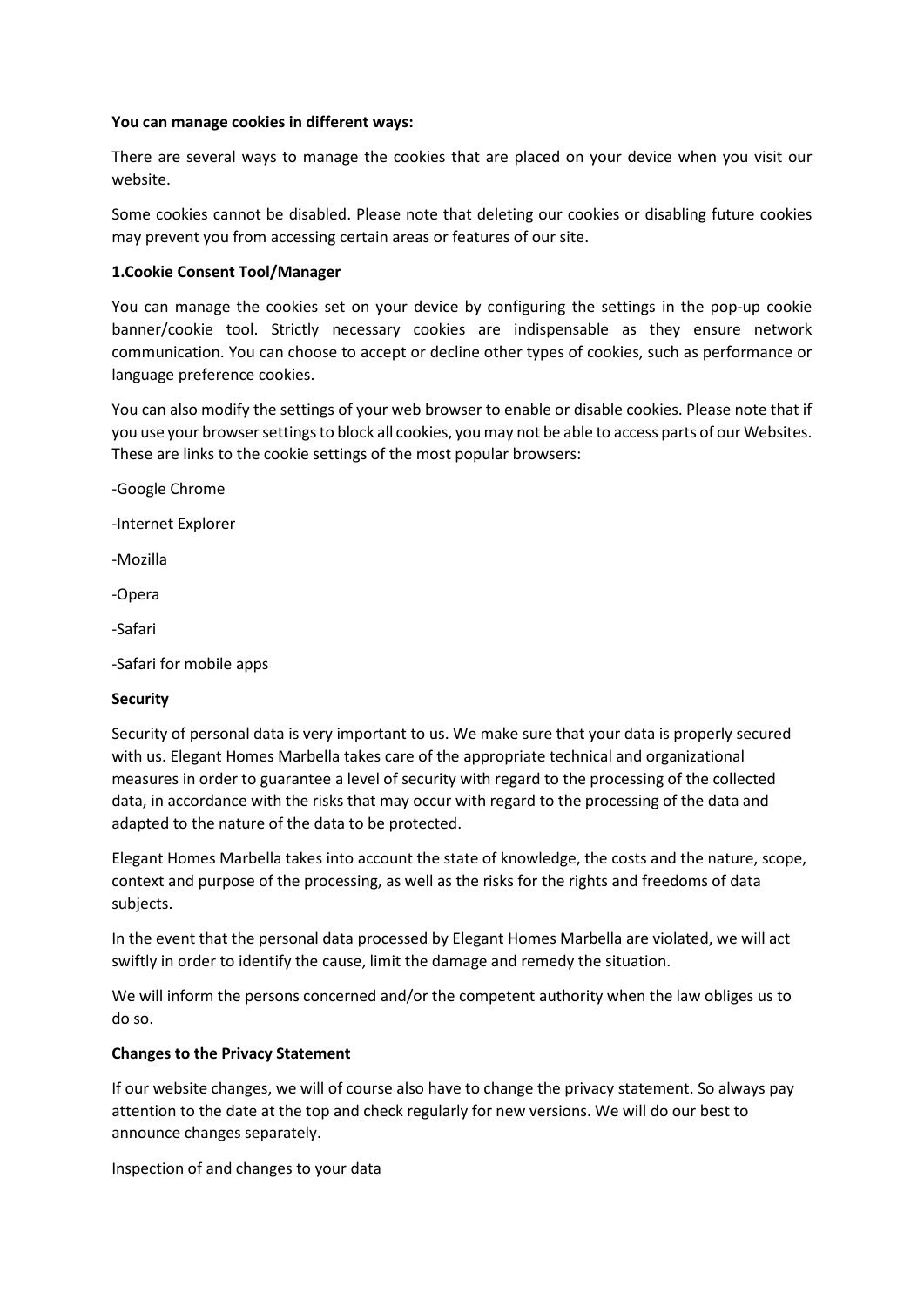The General Data Protection Regulation provides you as a user of this website with a number of rights, which can be invoked under certain conditions. Below you will find a list of these with a brief explanation.

## **What are your rights?**

The General Data Protection Regulation provides you as a user of this website with a number of rights which can be invoked under certain conditions. Below you will find a summary of these rights with a brief explanation. As indicated above, these rights can be invoked via the following channels:

## **Right of inspection**

Right of access means first and foremost that we have to inform you about what happens to your data and that we have to describe your rights.

In addition, we must provide you with a copy of your personal data upon request. We have one month to do this unless this is (technically) impossible for us. You will receive a copy upon simple request via one of the channels mentioned above. Please note that only the first copy is free of charge. We reserve the right to ask you to provide us with proof of your identity (to prevent us from passing on your personal data to other persons). We will send you the information by e-mail, unless you specifically request the information by post or if an e-mail is not possible due to technical circumstances.

It is possible that certain documents may contain personal data of other persons who enjoy the same protection as you. We must therefore make certain documents anonymous, which may take some time. We will always inform you if we are unable to comply with the request within one month.

# **Right of rectification (right of rectification)**

If we are in possession of incorrect or no longer up-to-date data, we will adjust this upon simple request. In the event that we ourselves suspect that your information is no longer up-to-date, we may contact you to verify this.

## **Right to oblivion**

If you meet one of the criteria below, we will delete your data. Your e-mail address and/or telephone number and/or address and/or name will be saved on a blacklist so that our system will recognise that you no longer wish to be contacted.

## **Circumstances in which we can remove your details:**

-We no longer process your data or no longer need them.

-You revoke your consent for a processing that was based solely on consent.

-You invoke your right of objection (see below).

-Your data have been processed unlawfully.

-There is a legal obligation to delete the data.

-Your data have been collected in connection with the provision of information society services.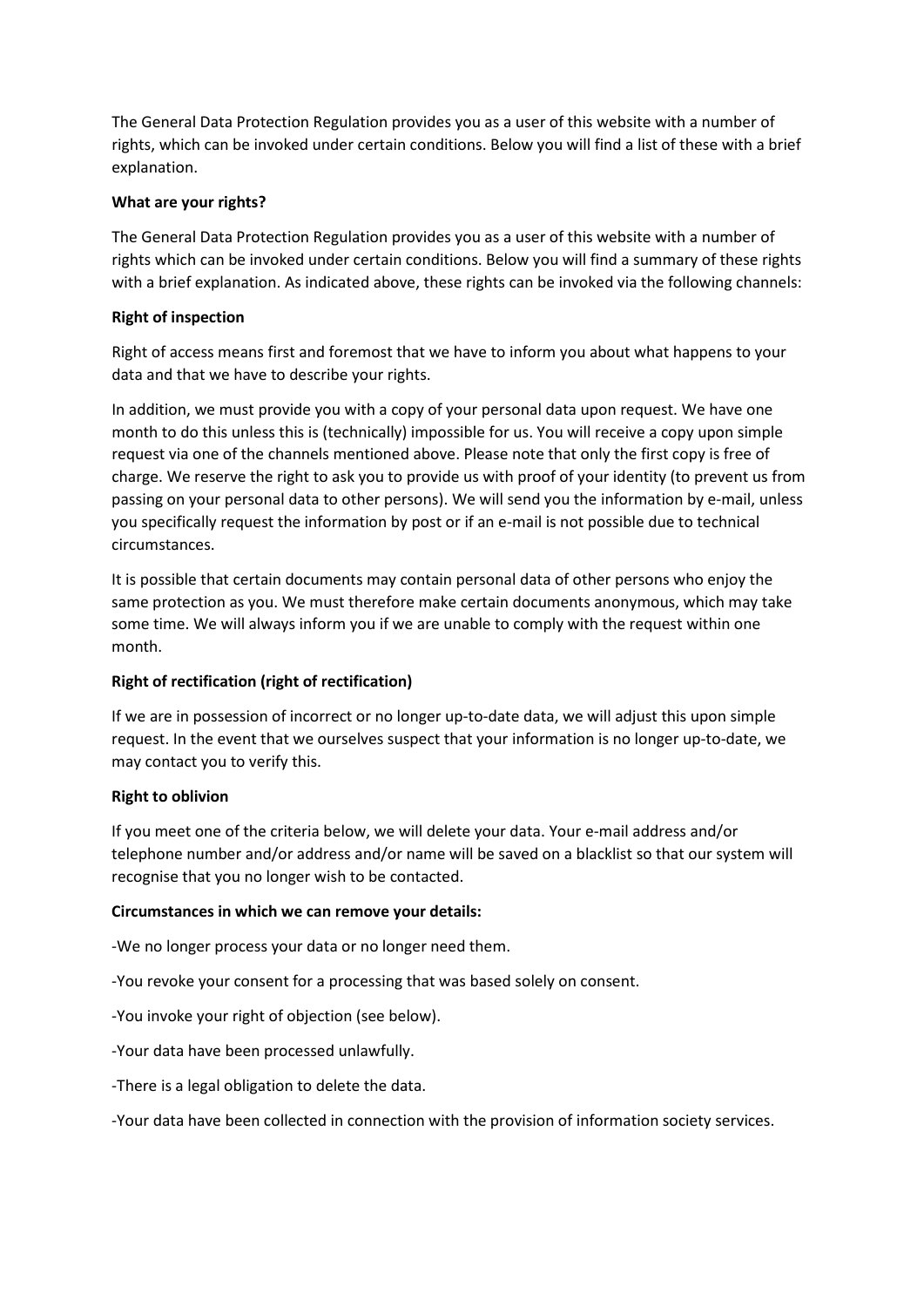There are some specific situations where the request for deletion cannot be complied with. Most of these situations are common in our sector. The reasons for not being able to comply with your request are one of the following:

-For compliance with a legal obligation.

-For archiving, research or statistical purposes in accordance with article 89 of the GTC.

-For filing, exercising or defending legal claims.

-For reasons of public health.

-The processing is necessary to exercise the right to freedom of expression and information.

## **Right to restrict processing**

We will suspend or stop processing in the event that we do:

-We are in possession of incorrect data.

-When our processing is considered unlawful.

-We no longer need the data, but you ask us not to delete them because you still need them.

-You object to the processing unless we are of the opinion that we have compelling legitimate grounds that outweigh your interests, rights and freedoms. If you disagree, we will suspend the processing until such time as this has been clarified.

If the restriction on processing no longer has a raison d'être, we will inform you of the reasons for lifting the restriction.

## **Right to notification**

When you exercise the above rights, with the exception of the right of access, we will pass this on to any recipient to whom the personal data has been provided, unless this proves impossible or involves a disproportionate effort. We will inform you about those recipients at your request.

## **Right to data portability**

All data you have provided to us, which we process on a consensual basis and which we process by automated means, will be sent to you or another controller (if technically possible) in "readable format" upon request. This enables us to provide you with an Excel file of your data or to transfer it to another party you designate.

## **Right of objection**

If we process data on the basis of a legitimate interest or on the basis of the performance of a task of general interest, you may object. We will examine your objection and only continue processing after examination if we can prove that we have a legal reason to continue processing. The conclusion of the investigation will be communicated to you.

If you object to direct marketing on the basis of legitimate interest, we will no longer send you direct marketing as soon as we receive your request.

## **Withdrawal of your consent**

You may withdraw your consent to the processing of your data at any time.